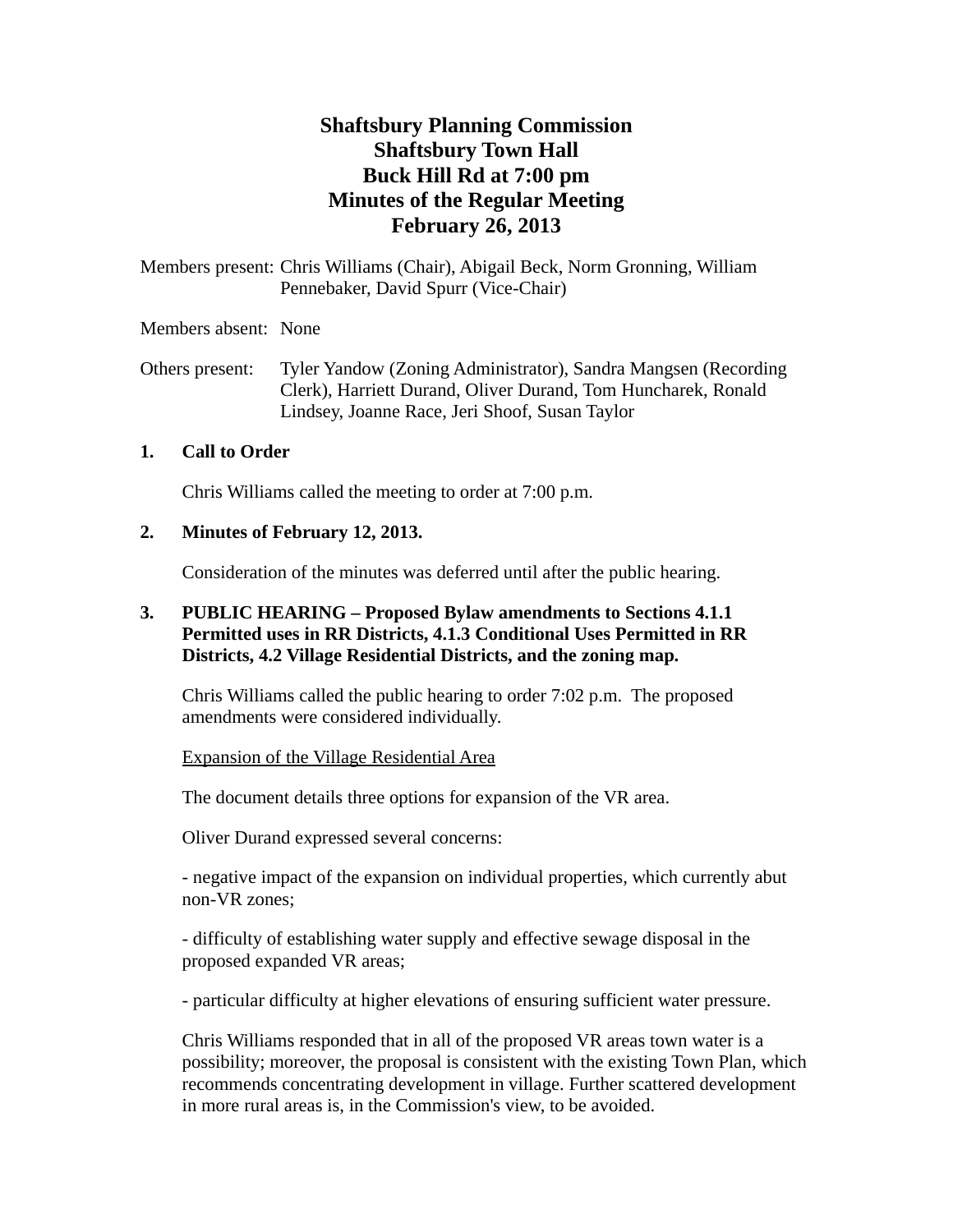Oliver Durand agreed with Chris Williams that maintaining sufficient water pressure could be accomplished by adding a pump station.

Mr. Durand and Ronald Lindsey were concerned that abutting property owners had not been formally notified. Chris Williams responded that, in this instance, notification was not required by law.

Mr. Lindsey expressed his concern about possible changes in property values and the tax rate, should the proposal be approved by the Selectboard. Chris Williams responded that no effect on the tax rate is anticipated.

Mr. Lindsey also made clear his concern about the meaning of "multifamily" housing, which the amended bylaw permits in VR zones. Chris Williams asked to defer that question until later in the hearing. Mr. Lindsey suggested that the whole proposal be dropped.

Michael Foley asked about the demand for new housing in Shaftsbury. Chris Williams agreed that there may be little demand at present, but noted that the Planning Commission is attempting to envision the situation in the more distant future, when demand could rise. The question in the Commission's view is how growth in Shaftsbury should occur in the future: via further subdivision of rural lands, or via concentration of residential development within the village itself.

#### Multi family housing in Village Residential district

Chris Williams noted that the current bylaw allows for multifamily housing in Rural Residential but not in Village Residential districts. The proposal is to alter this, permitting multifamily housing in both VR districts and RR districts.

Oliver Durand suggested leaving the current bylaw unchanged for RR districts, while permitting multifamily housing in the VR district.

Chris Williams agreed with the suggestion that the term "multifamily" needs to be clarified with respect to the proposed amendment.

#### Home occupations in Rural Residential and Village Residential Districts

Chris Williams noted that the intent of the amendment is to make the regulations for home occupations somewhat less restrictive, which may aid economic development as individuals are able to launch new home businesses.

There being no further comments or questions, Chris Williams adjourned the public hearing at 7:45 p.m., and the Commission agreed to reconvene at 7:50 p.m.

### **4 Sign Ordinance – Continuation of Discussion**

Consideration deferred.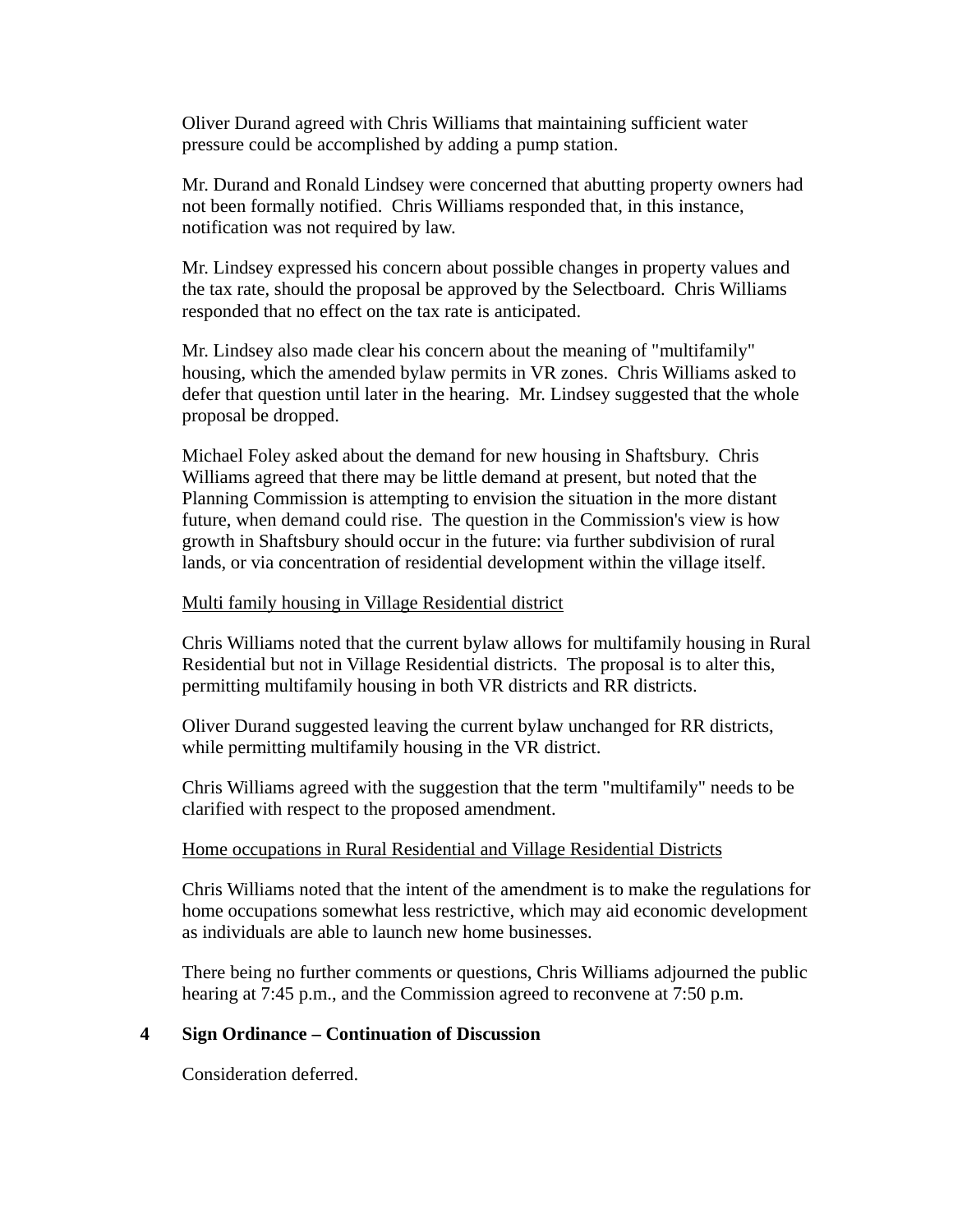## **5. Town Plan (continuation of review) – Presentation by Jim Sullivan of the Bennington County Regional Commission, regarding updated statistics pertinent to the Town.**

Jim Sullivan engaged in extended discussion with the members of the Planning Commission, which was intended to help them in their current revision of the Town Plan. He distributed an information sheet about the BCRC, a consortium of seventeen towns, whose local representatives are Bill Pennebaker and Craig Bruder.

PC Members asked Mr. Sullivan to comment on several issues:

- structure of the Town Plan (narrative vs. point form)

- changes to Shaftsbury's industrial district (perhaps establishment of a light industrial district)

- possible town-level initiatives and educational efforts with respect to energy strategies

- training for Board and Commission members (Megan Donckers noted that VLCT training is upcoming for the Development Review Board)

Jim Sullivan then asked about issues likely to arise for the Planning Commission. Several issues were mentioned:

- bylaw changes

 - transportation issues, including changes to the intersection of Church St and Rte 7A - possibilities for public access to the local trail system

- possible effects of the North Bennington Prudential School in Shaftsbury

- State-mandated composting, current state of those regulations, issues of quality control

- transport, including re-establishment of passenger rail and the need to upgrade rail crossings in Shaftsbury

-development of local trails and outdoor recreation possibilities (Chris Williams noted that Glastenbury is the largest wilderness area in Vermont, but remains relatively undeveloped in terms of outdoor recreation and tourism)

- development of the Scenic Byway

Jim Sullivan asked about communication and awareness of BCRC activities; currently communication is via the web site, and a bi-monthly e-mail newsletter went to those who request it.

Chris Williams and other Commission members thanked Jim Sullivan for his participation in the meeting.

It was agreed that discussion of the Town Plan revision would begin at the next meeting with Section 2.9.

David Spurr reminded members of the questionnaire he devised and asked for their feedback. David will revise the questionnaire and send it to members for comments; the intention is to make it available at the Town Meeting and on voting day (Mar 5).